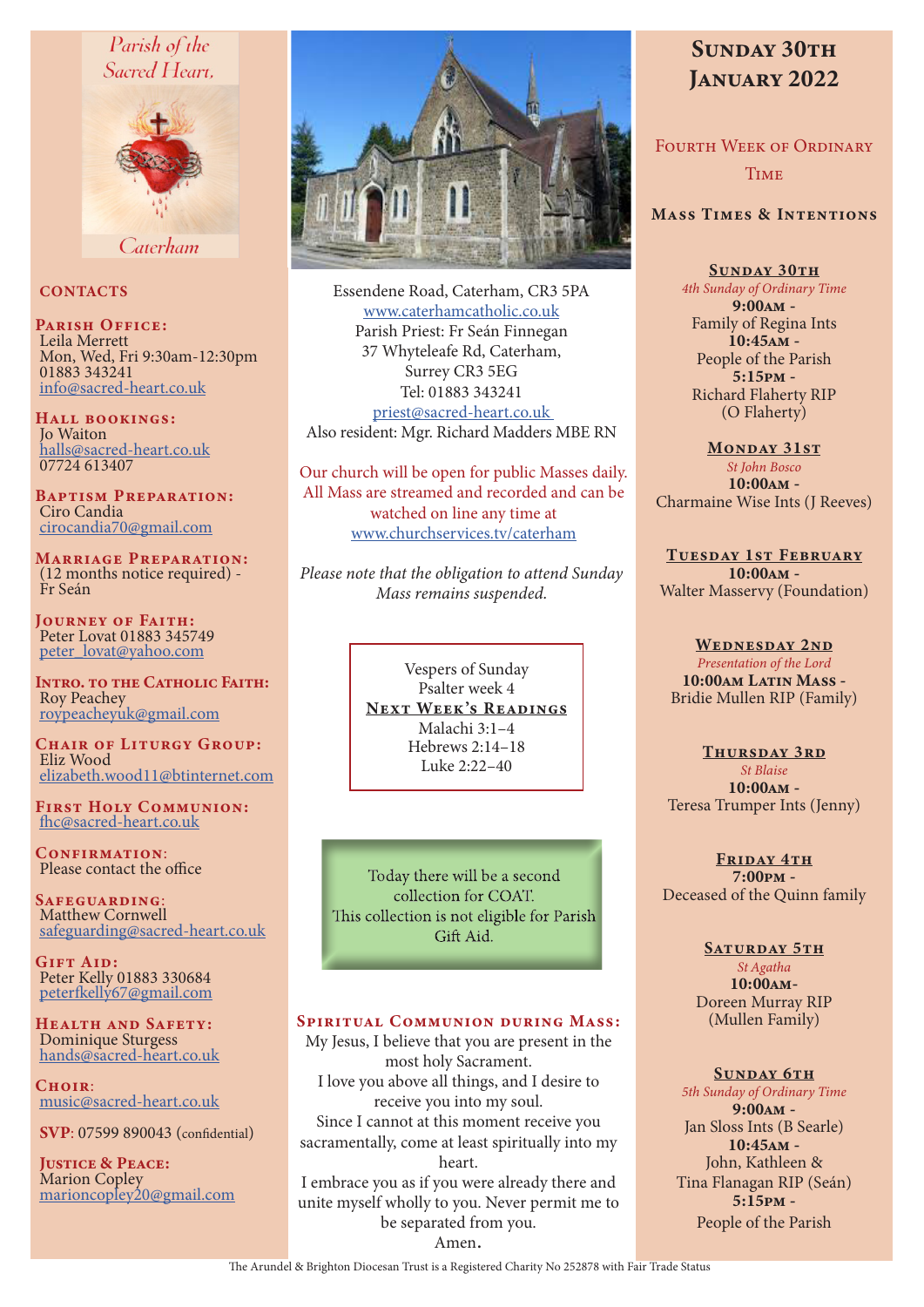Your Prayers are requested for the following people who are ill or housebound: Jimmy Mullen; Eileen, Mel & Rose Lattimore; Bryan Smith; John & Brenda Gilford; Tabitha Harrison; Joe Kelly; Charmaine Wise; Richard Sowa; Val Williams; Emma Newton; Ursula Koh; Fr John Hartley; Maribel Chambers; Patricia Howlett; Reef Albert; Peggy Wheeldon; Liz Leake; Sandra; Pascal Périssat; Holly Osman; Julian Gavin; Emma Cook; Susie; Shirley Clarke; Mary Power, John Lowrie, Pat Boyle, Malcolm Harmes, Sue Ellis; Jean Joakim, Ryan Baker, Theo, Sean Flanagan, Lee, Carla, Betty Creton, Martin Moran, Ann Walker, Jean Cowap, Teresa Trumper & John O'Gorman.



## Caterham Overseas Aid Trust Annual Appeal

The Annual Appeal for COAT is taking place this Sunday 30 January.

COAT, a local charity has helped some of the poorest communities in the developing world over the past 40 years to help themselves with projects that involve water. For more information please look at our website: https://www.caterhamover-<br>seasaid.org.uk

If you are unable to support us at the usual Masses on Sunday, donations can be left in the office in an envelope marked 'COAT Appeal'. Gift Aid forms will be available in the porch.

Like many charities, COAT has suffered during the pandemic as we have not been able to hold any of our usual fund raising activities. Our parish has always supported COAT, so please support our retiring collection generous

Thank you.

## JOURNEY OF FAITH

We are now meeting both face-to-face and on Zoom. Come to us in the Bar Lounge and join us for a some simple thoughts about the Sunday readings - or, of course, on Zoom.

> Topic: Journey of Faith Time: Wednesday February 2nd, 2022 8:00 - 9.30 p.m. Join Zoom Meeting: https://us02web.zoom.us/j/6986253866 Meeting ID: 698 625 3866

> > All welcome!

## Justice and Peace

Justice and Peace invites you to our Peace Rosary - 'on line'- Friday 4th February 2022 at 7.30pm.

Together we will reflect on the Peace Mysteries especially remembering our brothers and sisters who are victims of trafficking and modern day slavery.

If you would like to join us or receive the service sheet please contact Marion email marioncopley20@gmail.com who will forward you an invitation with log on details. Copies of the service sheet can also be found in the church porch.

## WEEKLY OFFERING

If you would like to make your weekly offering (though of course there is no obligation or expectation to do so), you are welcome to save it up until you are able to come to Mass, or you may put your envelope through the Parish Office door.

Alternatively, you can donate online. This donation page works across browsers, on mobile, desktop and tablet devices. https://portal.mydona.com/assets/webPay/index.php?cid=27

\*\*\*Please note that due to banking changes, our bank can only read cheques made out in BLACK ink.\*\*\*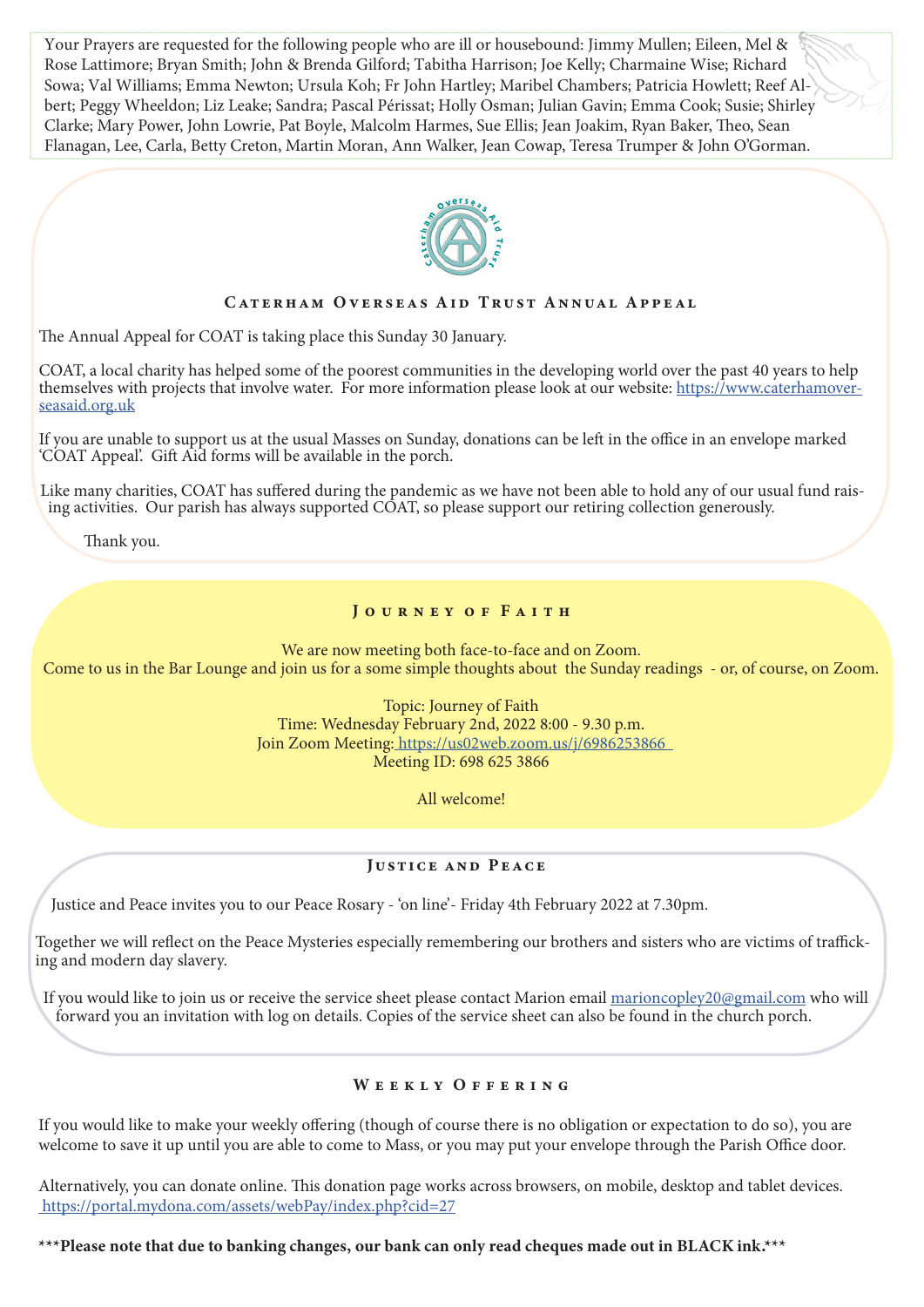## COVID Measures in Church

As mask wearing is now no longer compulsory in England we are asking people to make their own judgements on whether they wear a mask or not.

We remind Parishioners that the pews in the south aisle of the church are still spaced further apart, and we ask that these pews are left free for those who are vulnerable and still socially distancing.

The Diocese request we continue to collect details for track and trace as although we are not under any restrictions we are still in a Pandemic, and with this in mind we ask Parishioners to continue to sanitise their hands on entry into the porch.



## A big thank you from the SVP

Following your generosity over the Christmas Season, we would like to express our thanks to parishioners for all your donations, both in money and goods. These are all greatly appreciated and put to good use.

For members of the SVP, it has been a humbling reminder that we can do so little without your support. As we all know, times are hard for many at the moment with little hope of things improving in the near future, and it is so important that we put our faith into action in our local community by offering support where it is needed. With your help, we have been able to offer fresh food to many who use the foodbank for dried goods. In some cases we have given both food support and clothing to families in the Caterham area who are in need of it, as well as some Christmas gifts. You will be pleased to know that we are able to respond when occasional help is needed with a fuel bill, school shoes, a new warm coat, toiletries or a thermometer for a new mum. Donations of wool for our knitting club have also been gratefully received. Our support for the Gatwick detainees and locally placed refugees continues.

We are so grateful to be part of a parish which offers such generous support for the work of the SVP! We are delighted to have welcomed more members in recent months. This allows us to keep building on our existing work. There are two ways<br>of joining the SVP: as a full member who would like to visit (DBS needed), or as an auxiliary member, wh casional support for our activities. All members are welcome to attend our fortnightly meetings, which keep us united in prayer and action. (svpsacredheart@gmail.com 07599890043)

## Choir

The choir are looking for more members to join especially for the Easter Masses.

Rehearsals are on Monday evenings, 7:30pm to 8:30pm in the Old Hall (access via the main church doors).

All are welcome

## Teas & Coffee after 10:45am Mass

We are pleased to announce the return of Teas & Coffees after the 10:45am Mass in the Centenary Hall. All are welcome.

Teas & Coffees after the 9am Mass will return on 6th March.

If you would like to volunteer to help, please contact the parish office.